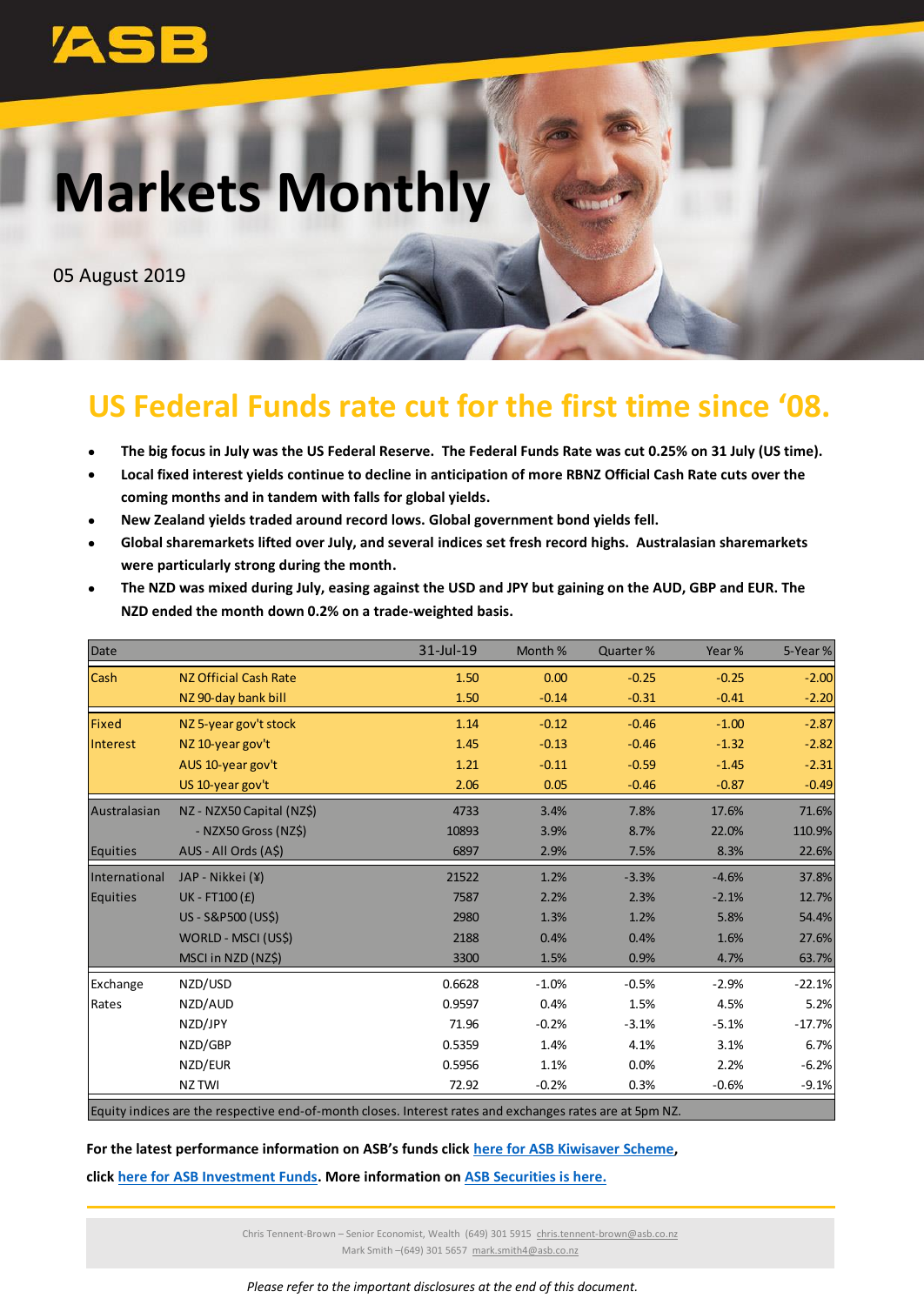Sharemarkets continued to recover from May's slump, and posted further gains in July. Australasian sharemarkets were standouts amongst the major markets we monitor, with the NZX50 Gross index lifting 3.9% and the Australian All Ords up 2.9% over the month. Both indices traded around record highs during the month, but weakened slightly in the closing days of the month and into early August.

The S&P 500 index of US shares also set a record high during July, although US equities eased into month end as the focus turned to the July Fed meeting. The S&P 500 ended the month around 1.5% below its peak, but still up over the month. The weakening in US equities (and stocks elsewhere) has continued in early August, largely due to US President Trump tweeting: *"the US will start, on September 1st, putting a small additional tariff of 10% on the remaining 300 billion dollars of goods and products coming from China into our country".* US shares and Treasury yields subsequently slumped. Global oil prices also fell by 7-8% following 1 August decision to lift tariffs.

The US Federal Reserve's meeting on 30-31 July was a major focus for both bond and share markets, which have been anticipating the start of a US easing cycle. In the end the Fed delivered a 25bp cut to the Federal Funds Rate, but also tried to temper expectations about further rate cuts. President Trump was unimpressed, and continued his attack on the Fed Chair Powell, tweeting *"As usual, Powell let us down"*, and "*what the market wanted to hear from Jay Powell and the Federal Reserve was that this was the beginning of a lengthy and aggressive rate-cutting cycle".* In contrast, Chair Powell Fed stated "it's not the beginning of a long series of rate cuts" but added "I didn't say it's just one ...we're *thinking of it as essentially in the nature of a mid cycle adjustment to the policy."* The reduction of the Federal Funds Rate came just seven months after the last Fed interest rate increase. US shares dipped in the wake of the announcement, and bond markets were choppy.

Boris Johnson won the Conservative Party leadership vote in late July, and as a result became the latest UK Prime Minister. That result was expected, but the future path for Brexit remains highly uncertain. A "hard" Brexit with no deal appears increasingly likely to occur later this year. Despite the ongoing uncertainty the UK FTSE 100 sharemarket index has performed well over recent months, and managed to gain 2.2% over July. Although the UK equity market has shown resilience over recent months, the FTSE is still down nearly 4% on the peak recorded back in May 2018, and has underperformed the other markets we monitor over the past five years.

The next RBNZ meeting is 7 August. We believe the RBNZ will lower the Official Cash Rate by 25bps (to 1.25%) at this meeting, and expect a further cut to the OCR (taking it to 1%) at the November meeting (November 13). There is the risk is that the next OCR cut is earlier, and the OCR trough is deeper if downside risks to the outlook crystalize. The RBA cut the cash rate to 1% on 2 July, and is expected to deliver another rate cut later this year (likely November).

The NZD was mixed during July, and eased 1% against the USD, and was down 0.2% on a trade-weighted basis. A lot of July's movement in NZD/USD was driven by the USD itself. The USD trade weighted index increased by 2.5% over July but was volatile as market expectations regarding the Fed's month-end meeting adjusted. On the NZD side of the equation, soft business confidence and the associated expectations of imminent RBNZ rate cuts weighed on the NZD, particularly late in the month.

## **Income Assets**

## Cash

The OCR was cut 0.25% to a record low 1.50% in May, and held at that level at the June Review. The next RBNZ monetary policy decision is on 7 August, and we have another 0.25% cut penciled into our economic forecasts for then (1.25% OCR), and a further 0.25% cut forecast in November (1%).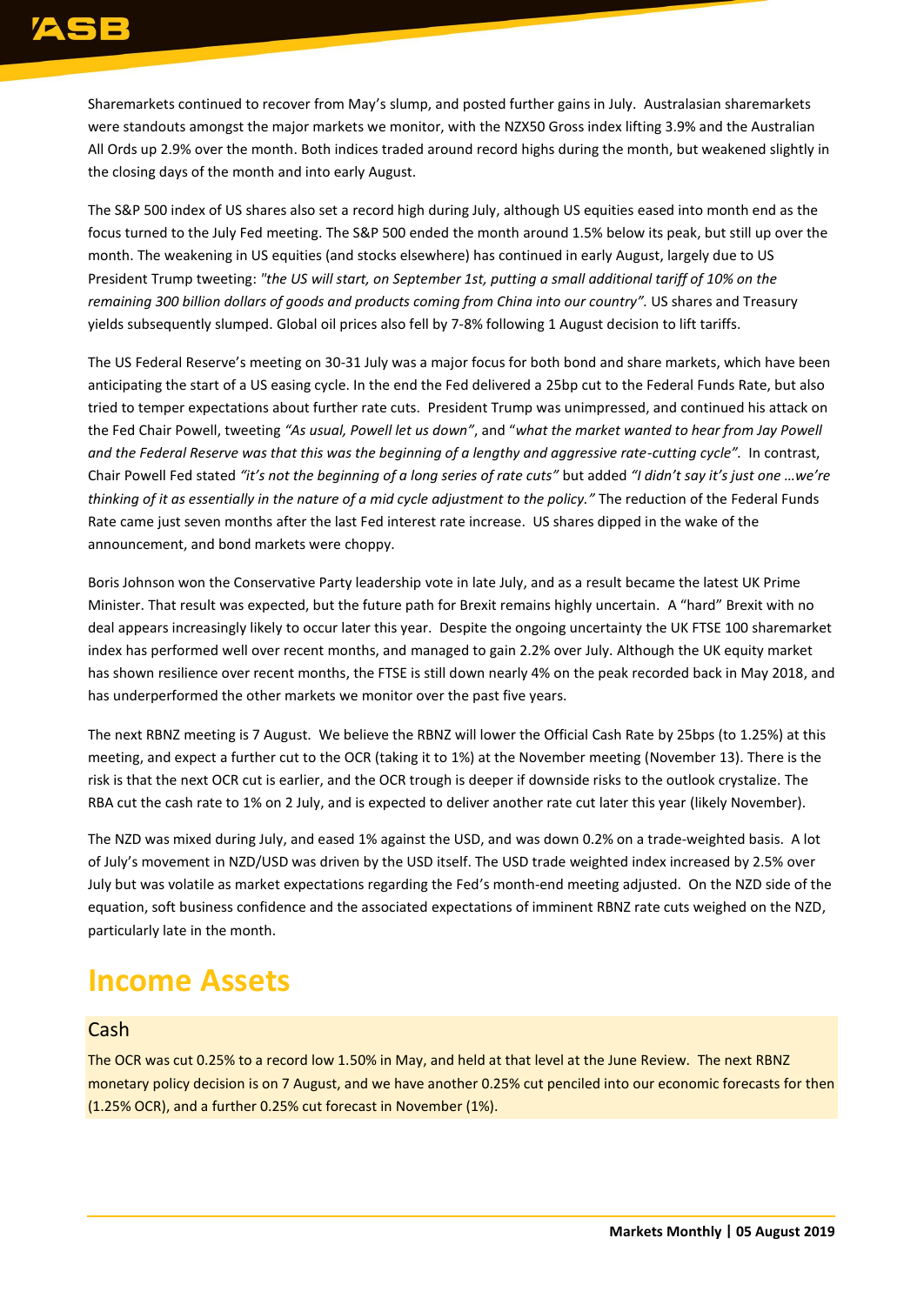Term deposit interest rates dipped lower over June, but were steady in July, at levels that are around the lowest they have been since the mid-1960s.

For amounts over \$10k, term deposit rates for 1-5 years are largely around 3%. Rates for shorter 3-month terms have dipped towards 2%. Wholesale interest rates are almost flat across the curve as well (i.e. long-term interest rates are only marginally higher than short-term rates), in part a reflection of the lower-for-longer view on interest rates.

We expect term deposit interest rates to stay low, and the risk is they dip further if the RBNZ delivers further OCR interest rate cuts over the coming months.

### **The latest ASB term deposit rates [can be found here.](https://www.asb.co.nz/term-investments/term-investment-rates.html)**



## NZ Fixed Interest

Government bond yields moved even lower in July, with those for the NZ 10-year bond dropping below 1.5%, and ending the month 13 bps lower at 1.45%. Yields on 5 year Government bonds declined 12 bps, closing the month at 1.14%. The 10-year yield is down 1% on year-ago levels, and is close to 300 basis points lower than 5 years' ago. The plunge in yields over the past year has been staggering. Persistently low inflation, concerns over the global outlook and central bank interest rates (either delivered or signaled) have had a significant impact on local bond yields.

We expect a further 50bps of OCR cuts (25bps in August and November), and also expect the RBA to trim the cash rate by a further 25bps in November (0.75%). We also expect further cuts to the influential US Federal Funds rate later this year. The expectation of a lower OCR, combined with the dovish sentiment from offshore central banks should maintain downward pressure on NZ fixed interest rates. Our view remains that interest rates will remain 'even lower for even longer', and we expect ongoing low bond yields over the year ahead.

## International Fixed Interest

July's focus was all about the US Federal Open Market Committee's (FOMC, or Fed) meeting at the end of the month. The Federal Funds Rate was widely expected to be cut – the question was by how much?

During the month US market participants toyed with the possibility the Fed could cut policy interest rates by 50 basis points at the July meeting. "Fedspeak" during the month, including comments from Chairman Powell and New York Federal Reserve President John Williams, influenced expectations and bond yields significantly. Sentiment regarding the possibility of a large Fed cut waned in the second part of the month, with yields rising off the month's lows. Finally, the Fed cut the target range for the Federal Funds Rate by 25bp from a 2.25% to 2.50% range down to 2.00%-2.25%.



Financial markets were choppy in the wake of the announcement. Investors hoping for a more aggressive 50bp rate cut, or signaling that a significant policy easy cycle was underway were disappointed. Two FOMC members dissented and voted to keep interest rates unchanged, which likely impacted sentiment regarding the outlook for Fed policy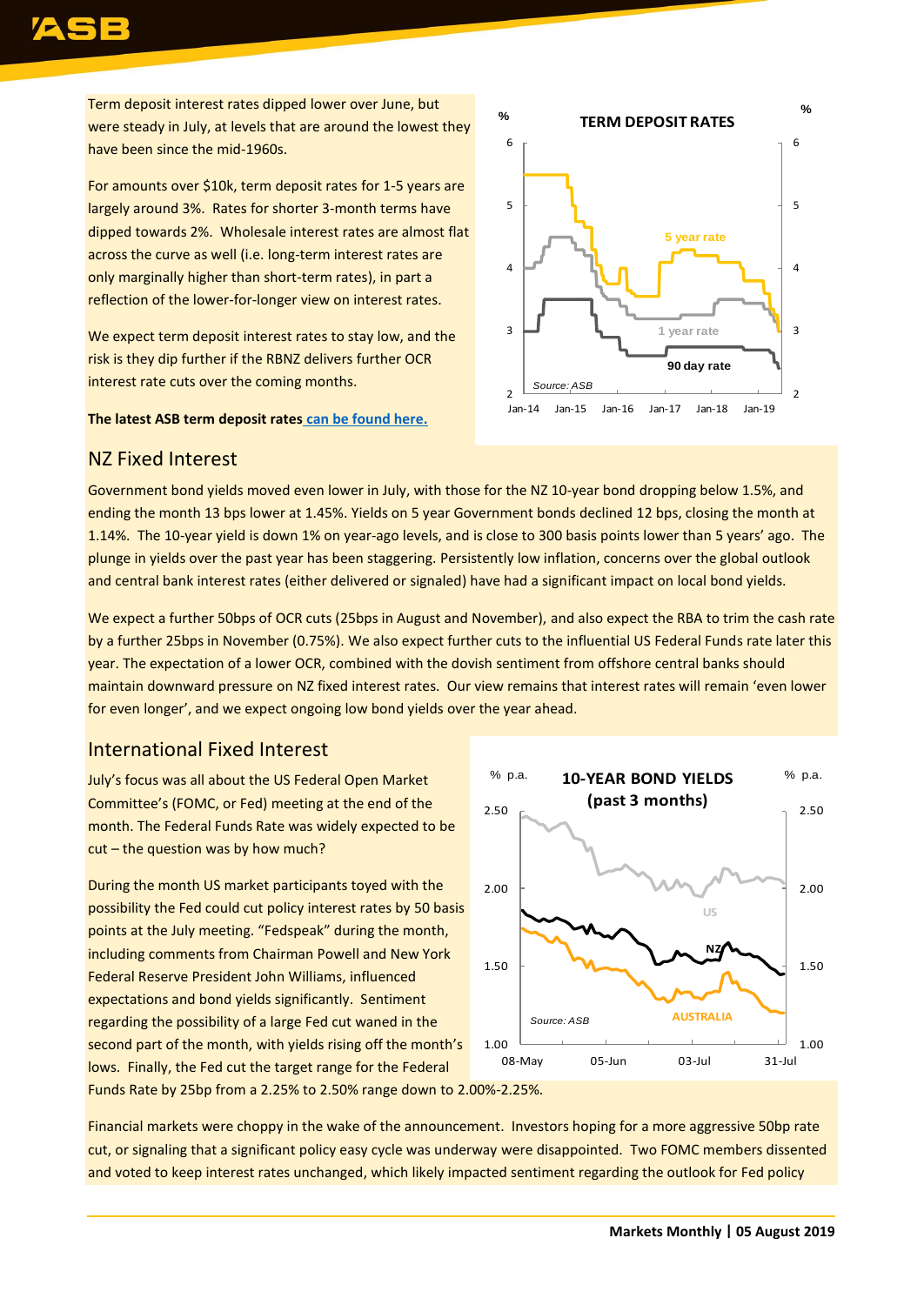settings. Nonetheless, we expect the FOMC to cut the Funds rate by 25bps in September and by a further 50bps in late 2019/early 2020, taking the Federal Funds Rate down to a 1.25%-1.5% range. The FOMC also decided to stop shrinking the Federal Reserve USD3.65 trillion balance sheet in August, reinvesting the proceeds from maturing mortgage backed securities (MBS's) into US Treasuries.

Over the full July month, US 10-year yields rose 5 basis points (or 0.05%), but at the time of writing in early August have fallen back to trade around 1.89%, largely due to the Trump tariff tweets discussed on page 2. US 10-year Treasury yields are still close to 60bps higher than their July 2016 lows. The key question that will be answered over the year ahead is how much more the Fed will cut the Federal Funds Rate, and this will influence whether 2016 lows get revisited. Australian10-year Government bond yields fell another 11 basis points to end the month at 1.21%. Like NZ 10-year bonds, Australian10-year Government bond yields are currently around record lows.

European government bond yields have dipped lower over the month. Ten year government bond yields are in negative territory in France (-0.2%), Sweden (-0.2%), Netherlands (-0.3%), Germany (-0.5%) and Switzerland (-0.8%). Greek (2.02 %) and Italian (1.58%) 10-year Government bond yields also pressed lower. In late July, the European Central Bank (ECB) left all key interest rates on hold, but with a strong signal that more stimulus is coming. President Draghi didn't beat around the bush, stating *"This outlook is getting worse and worse".* The ECB's concerns centre particularly on the weak international trade and global growth backdrop. The key change in language from the ECB was that the Bank now expect interest rates to remain *"at their present levels or lower"* at least through the first half of 2020. The ECB also appears to be weighing other easing options, including a new asset purchase scheme. UK 10 year gilt yields dipped down to around 0.6% during the month, and the Bank of England maintained its expansionary policy settings at its latest meeting in early August.

## **Growth Assets**

## Australasian Equities

Australasian sharemarkets continued their strong run, and were the best performing markets we monitor in this report over the month and year to 31 July. The NZX50 Gross index rose 3.9%, and the Australian All Ords index was up 2.9% over the month. Both indices were up significantly on a year ago, with respective gains of 22.0% and 8.3%. Both indices hit record highs during the month.

After dipping in June, share prices in the a2 Milk Company bounced back strongly over July, lifting circa 20% to trade over \$17 per share. Sticking with dairy, Synlait shares also had a strong month, gaining nearly 9%, while share prices from the Fonterra Shareholder Fund slipped nearly 3%. Ryman Healthcare share prices bounced back from earlier



weakness and lifted close to 10% over the month. The strong run for electricity generator/retailer stocks observed in recent months took a bit of a breather in July, with some of the "gentailers" eking out gains, and others easing slightly. In Australia, a key focus at the start of the month was the Reserve Bank of Australia (RBA). The RBA cut its cash rate to a record low 1.0% on 2 July, and is widely expected to move the cash rate even lower. Over July, 19 of Australia's 22 sub-industry sectors posted gains. Leading the gains was consumer durables & apparel (up by 17.5%), followed by food, beverage & tobacco (up by 14.8%). Iron ore prices remained steady in July, despite an improving supply outlook. Rio Tinto and BHP's share prices dipped over the month.

Share performance for the big Australian banks were mixed: NAB lifted over 7%, Westpac was up 1.6%, while ANZ &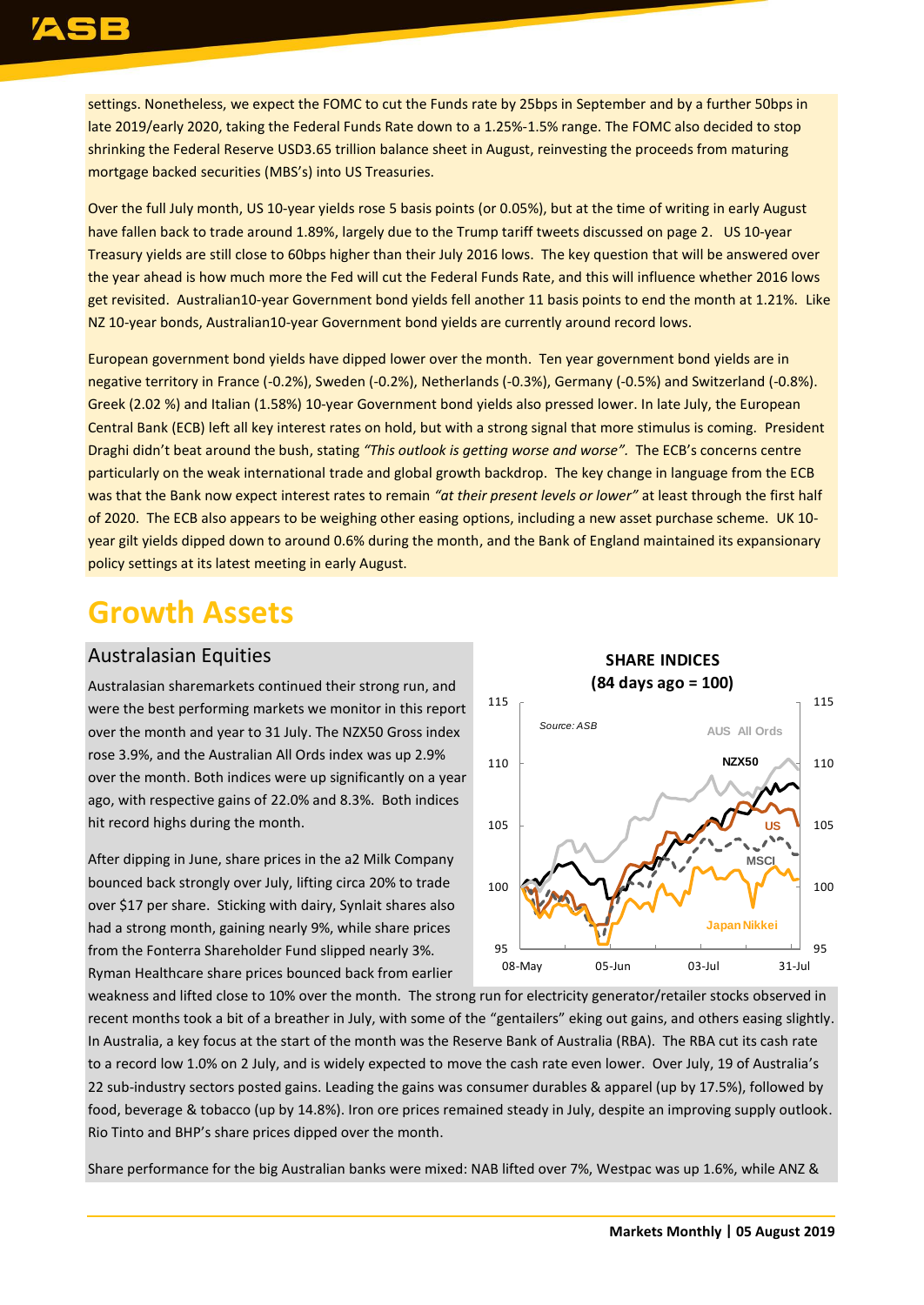CBA share prices declined modestly. NAB appointed Ross McEwan as the CEO and Managing Director during the month, and investors seemed encouraged with the share price lifting in the wake of the announcement.

## International Equities

US sharemarkets continued to lift in July, although the gains were modest compared with June's surge. Expectations of pending Fed interest rate cuts, (misplaced) optimism about an imminent US-China trade deal, and encouraging earnings data all supported sentiment. The US Dow Jones was up by 1%, the broader S&P 500 increased by 1.3% and the tech-heavy NASDAQ finished up by 2.1%. The latest tariff tweets from US President Trump were a disappointing development for investors, and have caused sharemarkets to slump in early August. It was only five weeks ago that Trump and Chinese President Xi Jinping announced a trade truce at the G20 Summit in Japan, and in doing so provided a boost to markets over July.

As we noted last month, global equities are likely to remain pushed and pulled by trade developments and the "lower for longer" interest rate theme in global fixed interest markets for a while yet. In contrast to the disappointment of the trade situation, the company specific news out of the US over July has been more positive. Around % of the S&P 500 companies that have reported second quarter earnings have beaten market expectations. Meanwhile in Europe, the German DAX fell by 1.7%, while the UK FTSE rose by 2.2%. And in Asia, Japan's Nikkei rose by 1.2%.

**ASB Securities has more information on sharemarkets and trading [here.](https://www.asb.co.nz/asb-securities)** 

## Exchange Rates:

The NZD was mixed during July, and eased 1% against the USD, and was down 0.2% on a trade-weighted basis. A lot of the movement in NZD/USD was driven by the USD side of the equation. The USD trade weighted index increased by 2.5% over July but was volatile as market expectations regarding the Fed's month-end meeting fluctuated.

On the NZD side of the equation, soft NZ business confidence and the associated expectations of imminent RBNZ rate cuts weighed on the NZD later in the month.

The fear of a "no deal" or "hard" Brexit has weighed on the GBP over recent months. GBP underperformed the other major currencies and fell against the NZD in July. On a trade weighted basis GBP lost 2.7% over the month, and NZD/GBP lifted 1.4%.

## **EXCHANGE RATE INDICES (versus USD, 84 days =100)**



**More information about currencies is available in ASB's weekly economic report which can be [downloaded here.](https://www.asb.co.nz/documents/economic-research/economic-weekly.html)**